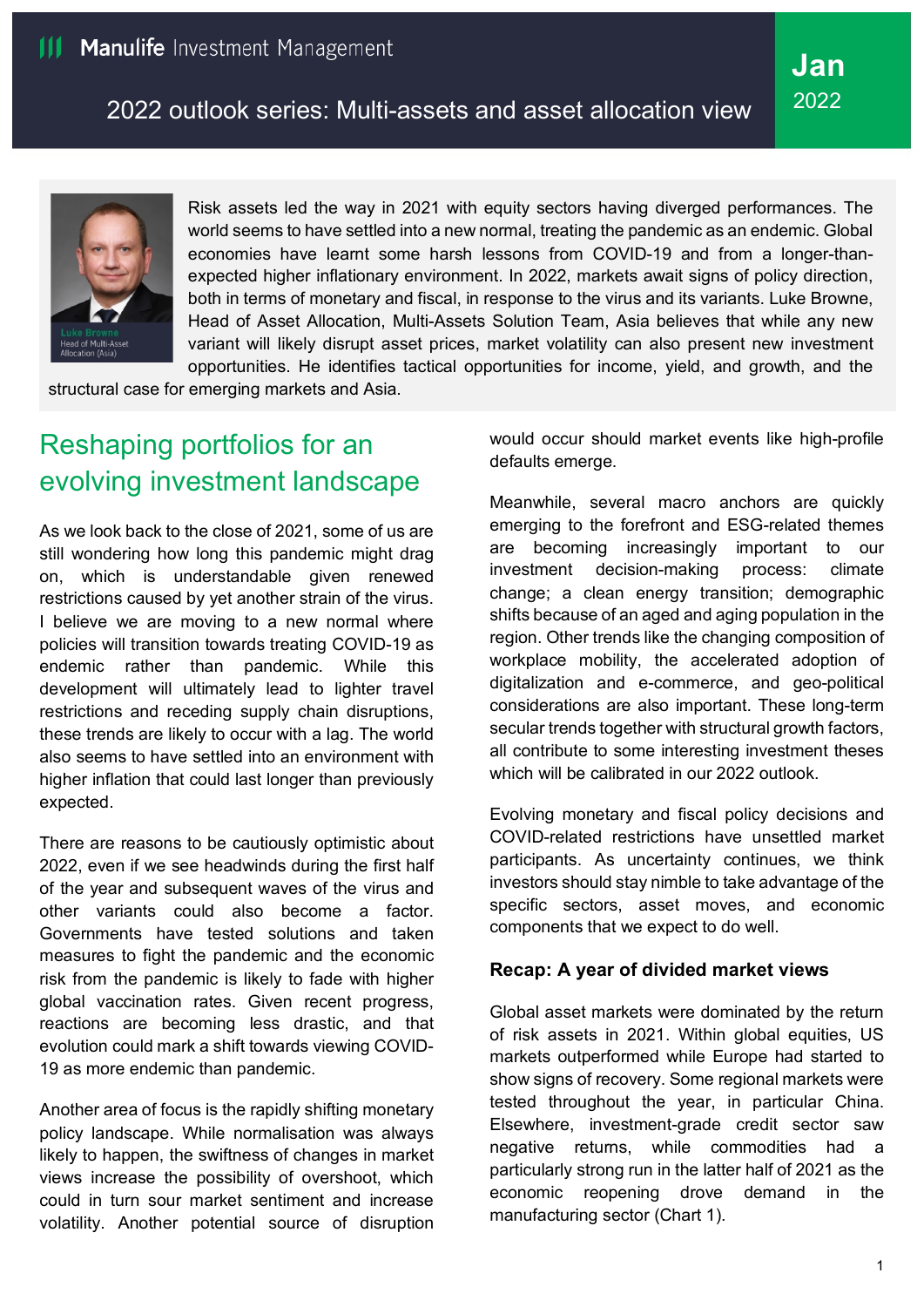

**Chart 1: Major asset class performance (%) in 2021**

Source: Bloomberg,FactSet, data as of December 31, 2021. Performance is in USD and total return. Equities indices represented by MSCI indices. Preferred securities = ICE BofAML US All Cap Securities index; EM Bond = JPM EMBI. Asian Dollar Bond represented by Markit iboxx index. Global high yield bond = BBgBarc Global High Yield TR USD. World IG / World Gov't Bond represented by FTSE indices. Commodities = TR CRB Index. Past performance is not indicative of future performance.

At a sector level, strength in energy, financials, and real estate drove equity performance, which was also supported by the re-opening of the global and regional economies and extraordinary central bank support during the earlier part of the year (Chart 2).

#### **Chart 2: Global equity sectors performance (%) in 2021**



Source: Bloomberg, FactSet, data as of December 31, 2021. Performance is in USD and total return. Equities indices represented by MSCI indices. Past performance is not indicative of future performance.

Overall, it's been a very positive environment for investors with a "risk on" mindset.

As we move into 2022, we are watching several developments. These include:

- The transmissibility of COVID-19 and variants and how this impacts the recovery of tourism and the services sector, and how governments react to varying localised lockdown policies.
- Changes in U.S. Federal Reserve (Fed) monetary policy as it starts to taper the pace of its assetpurchase programme and transitions towards conventional monetary policy tightening.
- Policy changes in China and the country's overall growth prospects, as this will have a ripple effect on global supply chains.

#### **COVID policy**

According to our Global Chief Economist Frances Donald, COVID-19's evolution and its new variants suggest that economists should stop thinking of the virus as a one-off economic shock; instead, they should view it as a semi-permanent constraint on growth. COVID-19 has broadly changed the investment landscape by lowering global growth potential and has resulted in slightly higher inflation and a more persistent need for stimulus.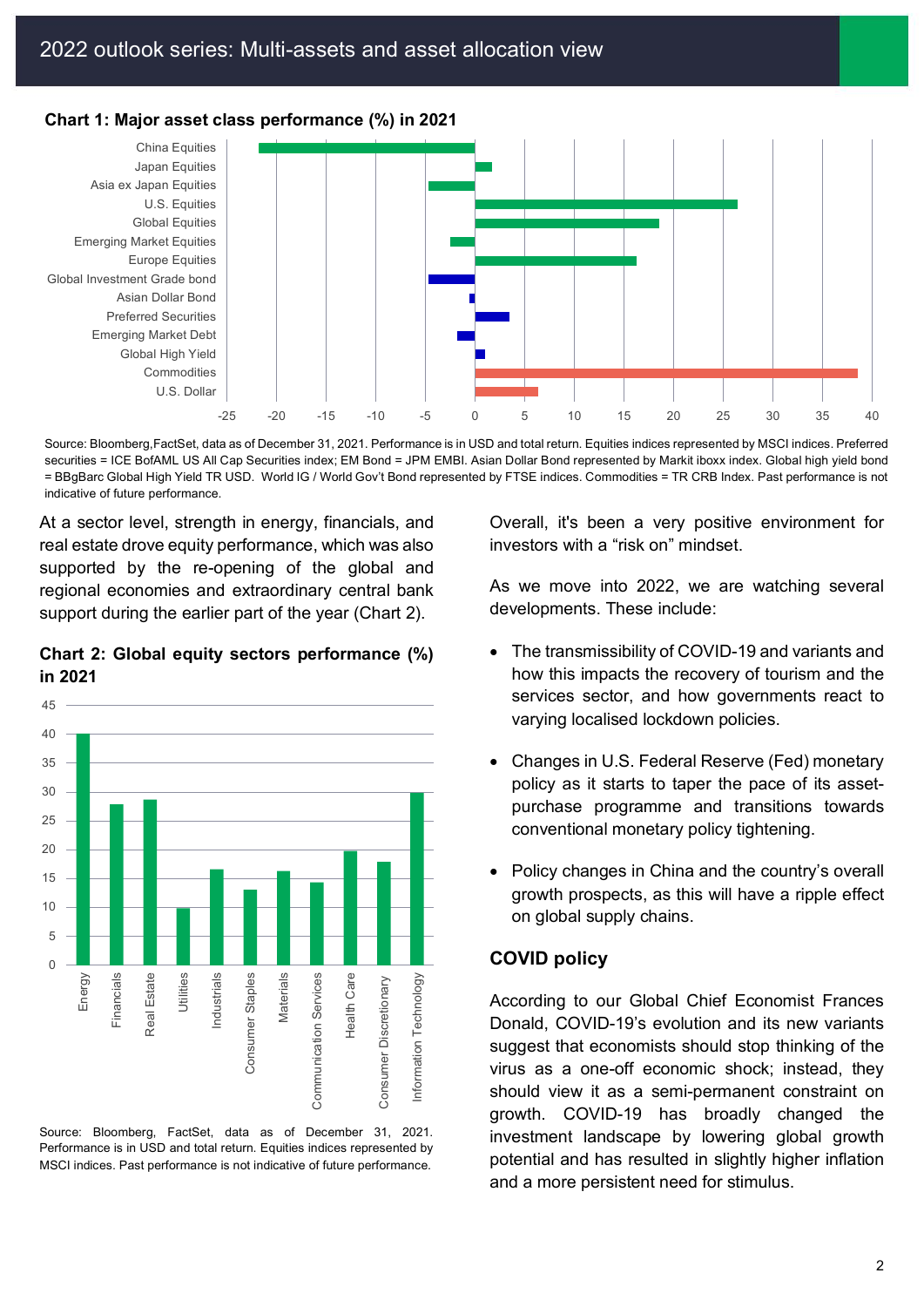The pandemic has affected our economies in two primary ways:

- Demand Changes in household and business behaviour, such as alterations in the supply of and demand for certain goods or services.
- Supply The introduction of government restrictions on economic activity, social mobility, and trade – for example, disruptions to the supply chain.

There have been some places where households and businesses have become less reactive to each wave of COVID. But in terms of government responses, these are harder to forecast. In the absence of a robust way to forecast such responses, we will need to keep a close eye on lockdowns and other restrictions to help us gauge how the new variant will impact the global economy.

We believe any new variants will likely disrupt asset prices as investors reassess how long before normalization occurs. This type of price action and volatility can also present new investment opportunities.

#### **Monetary policy – skewing hawkishness in the developed markets?**

Monetary policy has shifted quickly since the end of the summer: it has evolved from patience around price pressures and supply chain disruptions, to a growing sense of urgency in the face of uncomfortably high inflation. The path to normalization has also evolved, moving from a gradual reduced pace of asset purchases and possible rate hikes in 2022, to the likelihood of the end of quantitative easing and an initial interest rate hike before this summer. Even quantitative tightening has been discussed.

This hawkish bias has become increasingly pronounced in the most key central banks around the world. The Bank of England kick-started the ratehiking process in December, and while the European Central Bank (ECB) will take longer to normalize, there's been a clear shift in tone there too. Even the Bank of Japan (BoJ) has inched towards a firming bias; the People's Bank of China is going against the grain and has recently eased at the margin. Taken

together, it's increasingly clear that we've passed peak central bank liquidity. This development should in turn weigh on global growth and the capital markets.

Unfortunately, it's less clear whether removing monetary policy will have the traditional effect on inflation. Supply-side issues such as chip shortages or any pressure on energy prices are more "transitory" than "structural" and are therefore less likely to be quelled by higher interest rates. Throughout 2022, our base case remains that while inflationary pressures fade as supply-chain bottlenecks gradually improve, they might remain uncomfortably high, especially in the first quarter of the year.

Interest-rate hikes are coming as the global economy returns to a more stable state. That said, we are more cautious than market about calling for multiple 2022 rate increases in the US because growth and inflation data could ease in the next six months, making it more challenging for central banks to tighten monetary policy further. There is a lot of Fed hawkishness already priced into 2022 – market expectations are for 2-3 rate hikes and a Fed at 2.4% by end-2024. Our Macroeconomic Strategy team's forecast is still on the dovish side, even though we've pulled forward the expectation of rate hikes: we have 2 rate hikes pencilled in for 2022. Longer term, we only expect the Fed to reach 2.5% by 2026 as its terminal rate.

Therefore, we expect the Fed will move faster than the ECB and BoJ, but slower than most other developed and emerging-market central banks. This is supportive of a stronger U.S. dollar (USD) against G4 currencies and modestly higher U.S. yields.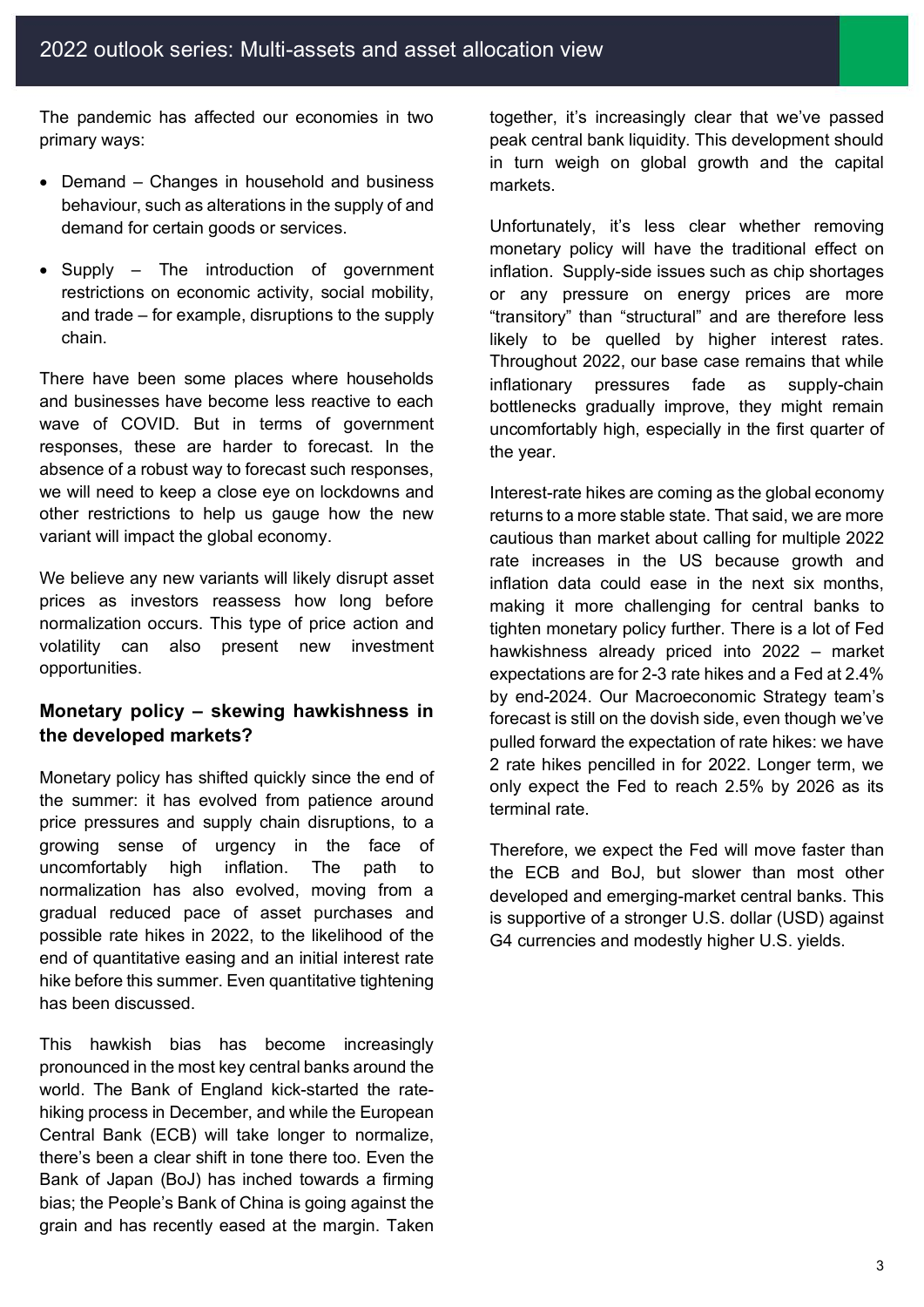## **Our asset allocation view: Tactical opportunities for income, yield, and growth**

We remain overweight equities, selectively, for now. However, concerns about peak growth, the prospects of asset-purchase tapering by central banks, regulatory concerns in China, the spread of the virus variant, and high inflation remain headwinds to growth. Even with recent market volatility, we remain moderately constructive on U.S. equities and broadly neutral on Europe over the short term. The U.S. economy continues to be driven by healthy consumer and manufacturing activity while high valuations slightly temper our view.

Within fixed income, we remain positive on U.S. highyield (HY), investment-grade credit (IG), and EM debt. We maintain our favourable view of U.S. highyield debt largely due to the carry, which the asset class can offer in the current low interest-rate environment. While spreads relative to U.S. Treasuries are tight, we believe that the current economic environment should continue to support yields at or close to these levels, thereby enhancing the risk/return profile of the asset class. For US IG,

**Equities Equities** United States **United States** United States **United States** Emerging Markets Emerging Markets Asia ex-Japan **Asia ex-Japan** Asia ex-Japan Asia ex-Japan Asia ex-Japan Asia ex-Japan Asia ex-Japan Asia ex-Japan • China • China • Hong Kong • Hong Kong Europe Europe Europe Europe Europe Europe Europe Europe Europe Europe Europe Europe Europe Europe Japan Japan **Fixed Income Fixed Income** US government US government Developed Markets **Developed Markets** Developed Markets Emerging Markets Emerging Markets Asia ex-Japan **Asia ex-Japan Asia ex-Japan Asia ex-Japan** Asia ex-Japan Asia ex-Japan Asia ex-Japan Asia ex-Japan Hong Kong Hong Kong Global Credit Global Credit

positive carry from the asset class will likely outweigh any headwinds arising from higher interest rates, especially relative to government bonds. While we think that high-yield debt has a more attractive return profile than investment-grade credit, it's worth noting that the latter asset class can be used as a tool for investors to add duration to their portfolios. Within this space, we prefer lower-rated credits, but we also believe it's important to keep an eye on cross-country opportunities.

#### **Tactical perspective Strategic Perspective**

Three-month asset allocation view example and the set of Five-year asset allocation view



Source: Multi-Asset Solutions Team (MAST) in Asia, as of 2 December 2021. Projections or other forward-looking statements regarding future events, targets, management discipline or other expectations are only current as of the date indicated. There is no assurance that such events will occur, and if they were to occur, the result may be significantly different than that shown here. Information about asset allocation view is as of issue date and may vary.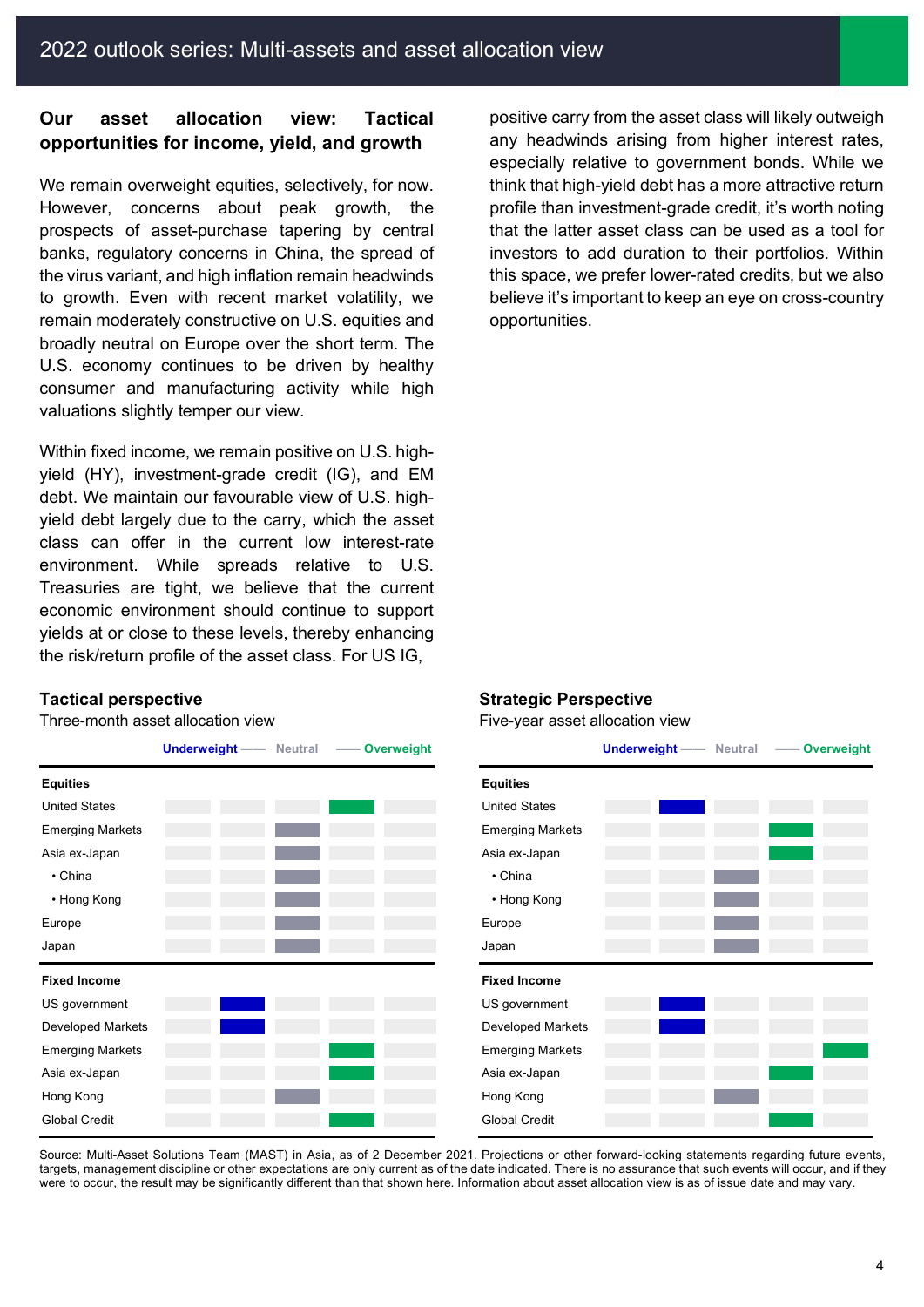### **Strategic view: The structural case for emerging markets and Asia**

From a longer-term perspective, we will look to reduce the size of our exposure to markets that have meaningfully outperformed. Even with recent market volatility, we expect that U.S. equities should continue to perform well in the near-term due to robust economic activity. That said, high valuations remain a concern. We see greater opportunities, for example, in emerging markets and Asia ex-Japan equities that have been affected by negative headlines in certain Chinese sectors.

Emerging and Asian markets remain some of the few places where we can allocate capital and seek to achieve the returns that our investors expect. We think emerging Asian equities and fixed income will be supported by accommodative monetary policy stances, and are, broadly speaking, in a better position to withstand Fed tapering risks. This is thanks to stronger external positions and lower reliance on external funding. We see the scope for economic growth in parts of Southeast Asia as COVID-19 concerns ease. In fact, global virus restrictions have boosted demand for consumer durables, extending Asia's strong export performance.

Another potential spike in the demand for global goods could disrupt supply chains again. But Asia's excess supply insulates the region from heated inflation, giving central banks room to maintain accommodative monetary settings (Chart 3).

Being strategically overweight in EM debt remains one of our high-conviction views. We think the asset class could provide relatively attractive total returns over both the short and long term (Chart 4), thanks to the relatively high yield the asset class offers, coupled with additional support from a weaker USD, investors' need for diversification and rising demand for commodities as growth recovers.

In the fixed-income market, the search for yield will be as important as ever in the coming years. Despite our belief that interest rates will gradually rise, they're likely to stay near historical lows, making asset classes that provide additional yield or income more attractive. With government debt offering negligible expected returns, we think investors should position their portfolios so they can adjust to changes in the rate cycle.

# **Chart 3: Inflation in Asia has decoupled from other emerging markets Year-over-year change in CPI in Asia and emerging markets (%)**



Source: Macrobond, Manulife Investment Management, as of 3 December 2021.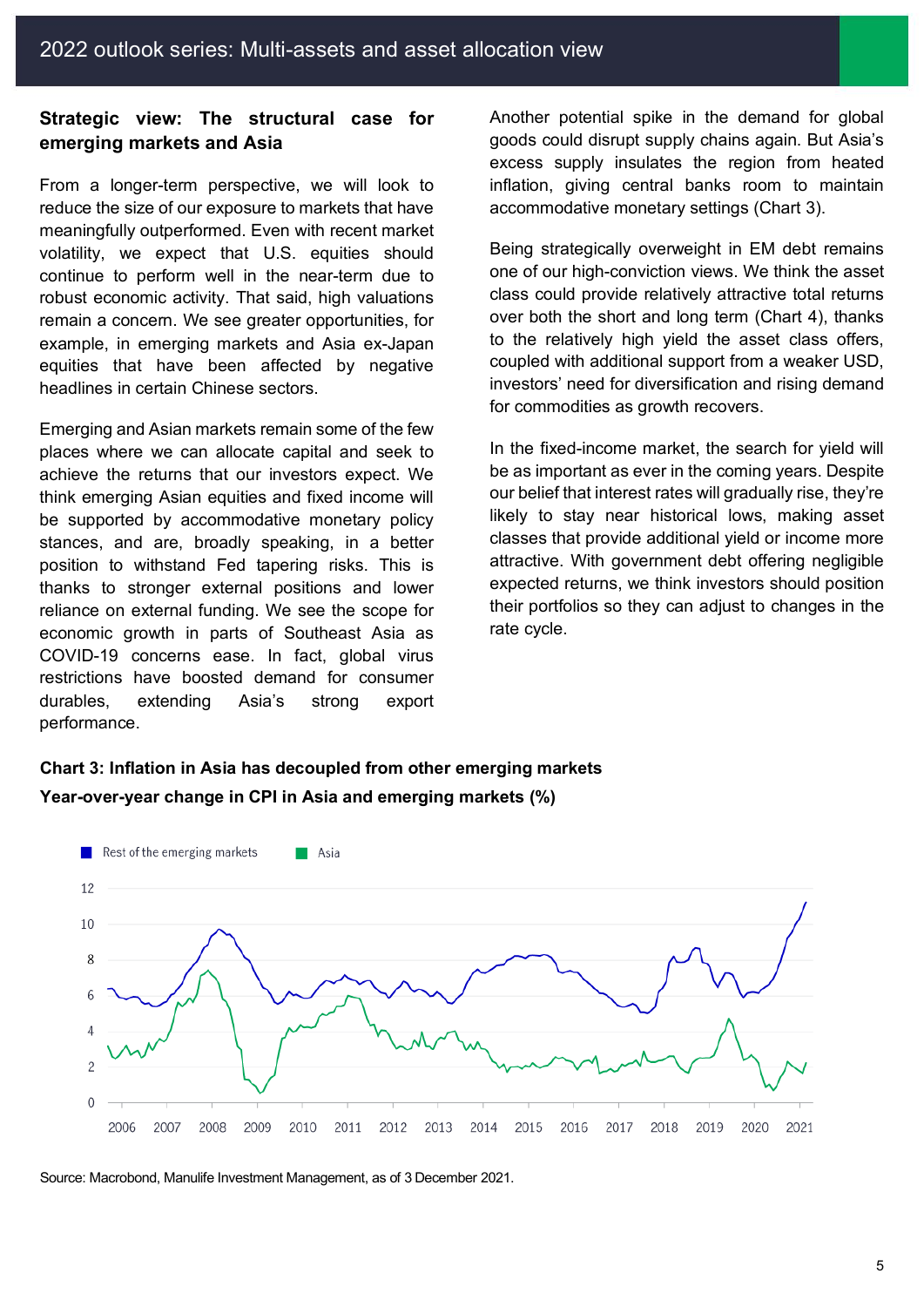#### **Chart 4: Equities and fixed income - Expected total return (%) \***



Source: Manulife Investment Management's asset allocation team, as of October 2021. \*Based on five-year forecast (%).

### **The importance of active asset allocation in times of market uncertainty**

Market volatility offers attractive opportunities for investors and asset allocators. Against this backdrop, we think investors should take an active and nimble approach to asset allocation and securities selection and maintain a thorough understanding of the drivers behind a portfolio's riskand-return potential.

For example, a portfolio with many asset-class holdings makes sense from a diversification perspective but can still be exposed to concentration risk if the asset classes are clustered around a certain factor or style. We decompose our portfolios across asset classes, sectors and sub-sectors while considering aspects like factor styles, risks, and drivers of return.

#### **Conclusion**

In 2022, we expect policy responses to the virus or other variants, inflationary pressures, and China's growth prospects to dominate asset returns. We believe Asia remains a compelling market over the longer-term, while U.S. equities remain supported by a healthy economy in the near term. We think emerging-market debt is an attractive opportunity as the search for yield continues. With ongoing market uncertainty, investors should take advantage of active management to reshape portfolios for an evolving investment landscape.